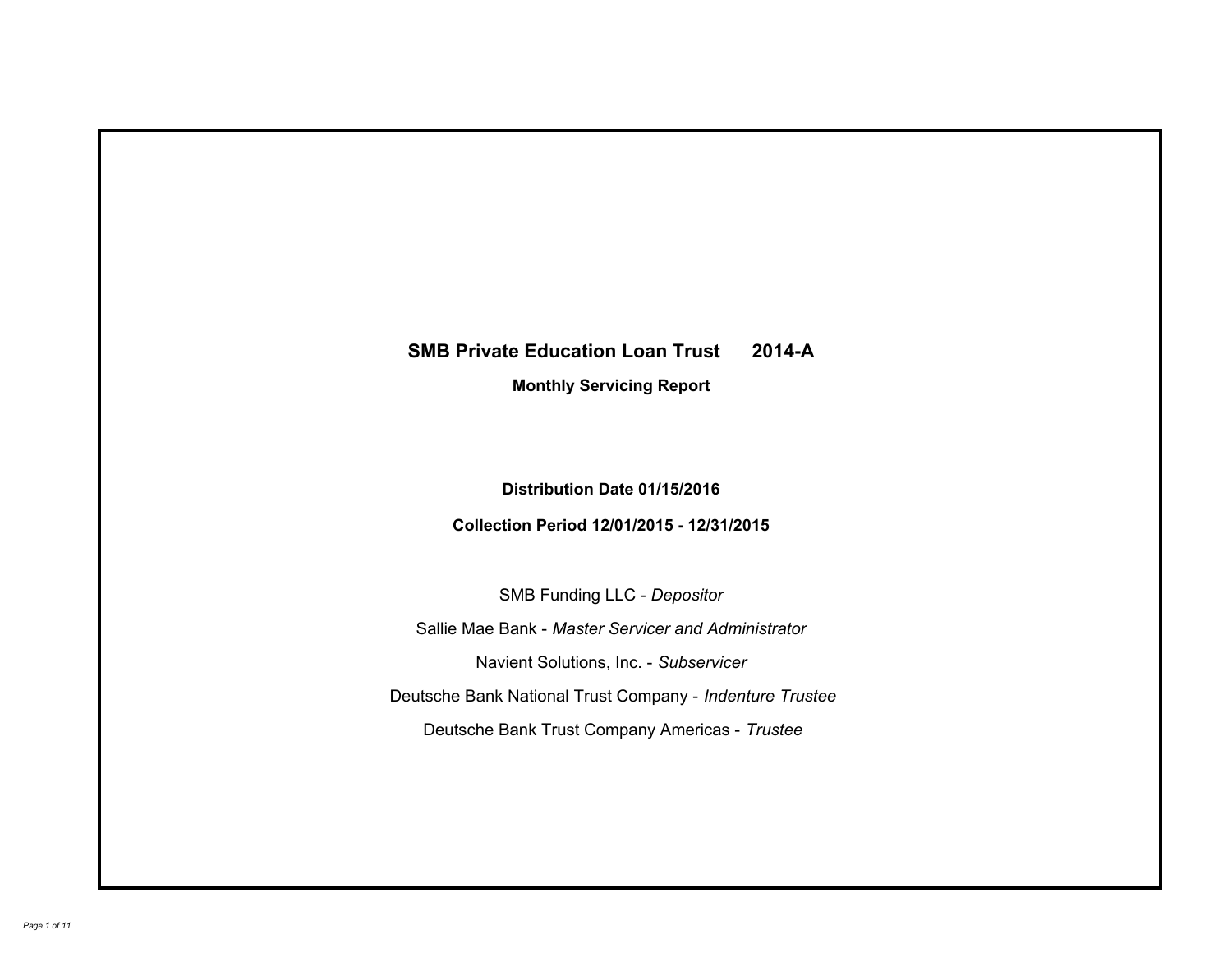|  |  |  | <b>Deal Parameters</b> |  |
|--|--|--|------------------------|--|
|--|--|--|------------------------|--|

| Α            | <b>Student Loan Portfolio Characteristics</b>                                     |                   | 08/07/2014                          | 11/30/2015       | 12/31/2015                          |
|--------------|-----------------------------------------------------------------------------------|-------------------|-------------------------------------|------------------|-------------------------------------|
|              | <b>Principal Balance</b>                                                          |                   | \$361,523,983.59                    | \$338,033,385.07 | \$335,958,843.12                    |
|              | Interest to be Capitalized Balance                                                |                   | 17,313,307.43                       | 15,742,195.73    | 15,027,522.69                       |
|              | Pool Balance                                                                      |                   | \$378,837,291.02                    | \$353,775,580.80 | \$350,986,365.81                    |
|              | Weighted Average Coupon (WAC)                                                     |                   | 7.81%                               | 7.71%            | 7.88%                               |
|              | Weighted Average Remaining Term                                                   |                   | 138.29                              | 137.39           | 137.62                              |
|              | Number of Loans                                                                   |                   | 33,555                              | 30,607           | 30,389                              |
|              | Number of Borrowers                                                               |                   | 26,651                              | 23,926           | 23,773                              |
|              | Pool Factor                                                                       |                   |                                     | 0.933845715      | 0.926483148                         |
|              | Since Issued Total Constant Prepayment Rate (1)                                   |                   |                                     | 5.66%            | 5.79%                               |
| B            | <b>Debt Securities</b>                                                            | <b>Cusip/Isin</b> | 12/15/2015                          |                  | 01/15/2016                          |
|              | A1                                                                                | 784456AA3         | \$69,734,548.66                     |                  | \$65,909,091.38                     |
|              | A <sub>2</sub> A                                                                  | 784456AB1         | \$68,000,000.00                     |                  | \$68,000,000.00                     |
|              | A <sub>2</sub> B                                                                  | 784456AC9         | \$68,000,000.00                     |                  | \$68,000,000.00                     |
|              | A <sub>3</sub>                                                                    | 784456AD7         | \$50,000,000.00                     |                  | \$50,000,000.00                     |
|              | B                                                                                 | 784456AE5         | \$36,000,000.00                     |                  | \$36,000,000.00                     |
|              | C                                                                                 | 784456AF2         | \$42,000,000.00                     |                  | \$42,000,000.00                     |
|              |                                                                                   |                   |                                     |                  |                                     |
| $\mathsf{C}$ | <b>Certificates</b>                                                               | Cusip/Isin        | 12/15/2015                          |                  | 01/15/2016                          |
|              | <b>Excess Distribution</b>                                                        | 784456AG0         | \$100,000.00                        |                  | \$100,000.00                        |
|              |                                                                                   |                   |                                     |                  |                                     |
| D            | <b>Account Balances</b>                                                           |                   | 12/15/2015                          |                  | 01/15/2016                          |
|              | Reserve Account Balance                                                           |                   | \$958,735.00                        |                  | \$958,735.00                        |
|              |                                                                                   |                   |                                     |                  |                                     |
| E            | <b>Asset / Liability</b>                                                          |                   | 12/15/2015                          |                  | 01/15/2016                          |
|              | Overcollateralization Percentage *                                                |                   |                                     | 17.54%           | 17.97%                              |
|              | Specified Overcollateralization Amount *<br>Actual Overcollateralization Amount * |                   | \$106,132,674.24<br>\$62,041,032.14 |                  | \$105,295,909.74<br>\$63,077,274.43 |
|              |                                                                                   |                   |                                     |                  |                                     |

\* Based on the Rated debt securities (Class A and Class B Bonds)

(1) Since Issued Total CPR calculations found in monthly servicing reports issued on or prior to September 15, 2015 originally included loans that were removed from the pool by the sponsor because they became ineligible for the pool between the cut-off date and settlement date. On October 5, 2015, Since Issued Total CPR calculations were revised to exclude these loans and all prior monthly servicing reports were restated. For additional information, see 'Since Issued CPR Methodology' found on page 11 of this report.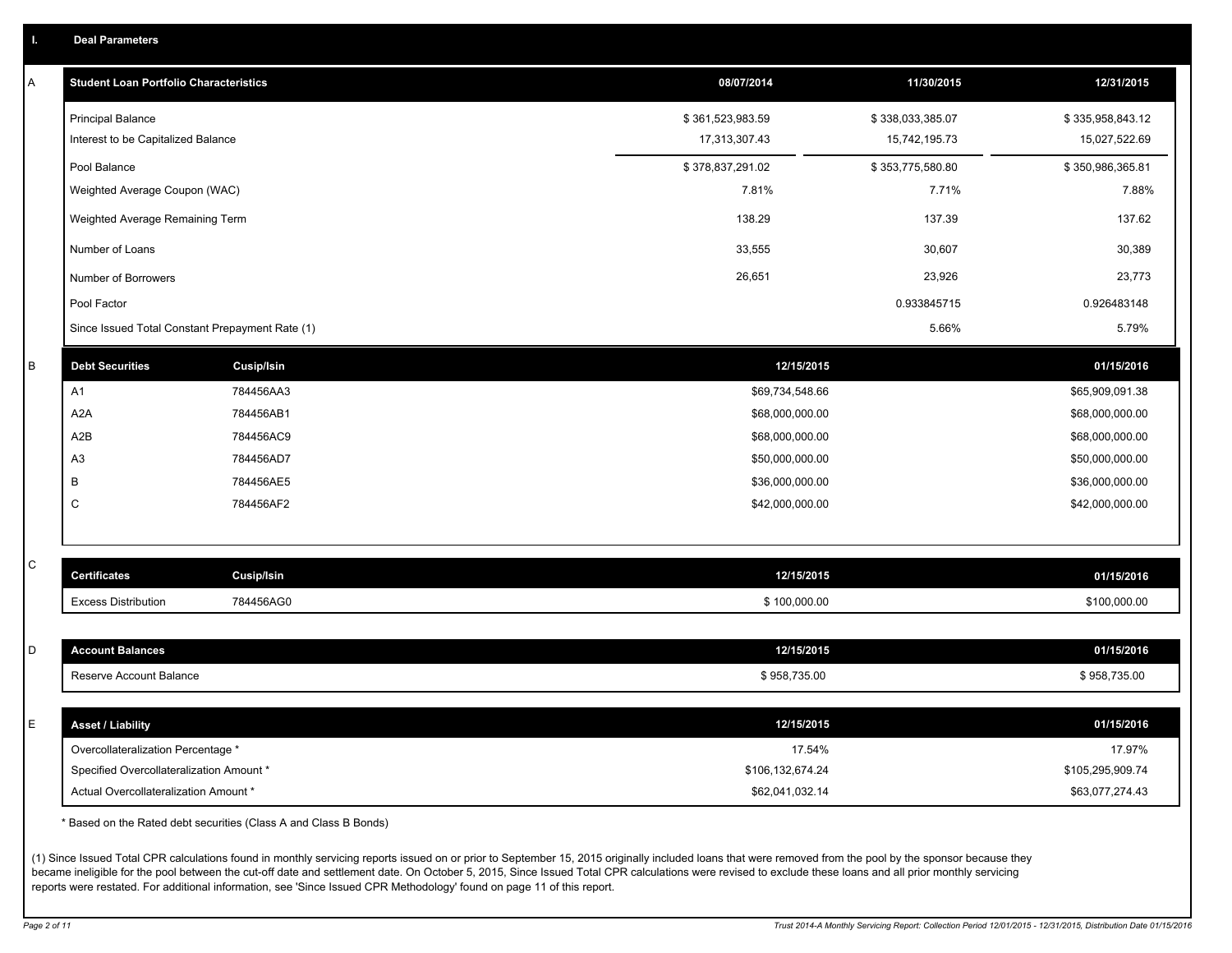### **II. 2014-A Trust Activity 12/01/2015 through 12/31/2015**

| A | <b>Student Loan Principal Receipts</b>                           |                |  |
|---|------------------------------------------------------------------|----------------|--|
|   | <b>Borrower Principal</b>                                        | 3,431,821.22   |  |
|   | <b>Consolidation Activity Principal</b>                          | 0.00           |  |
|   | Seller Principal Reimbursement                                   | 0.00           |  |
|   | Servicer Principal Reimbursement                                 | 0.00           |  |
|   | Delinquent Principal Purchases by Servicer                       | 0.00           |  |
|   | <b>Other Principal Deposits</b>                                  | 0.00           |  |
|   | <b>Total Principal Receipts</b>                                  | \$3,431,821.22 |  |
| В | <b>Student Loan Interest Receipts</b>                            |                |  |
|   | <b>Borrower Interest</b>                                         | 1,280,865.39   |  |
|   | <b>Consolidation Activity Interest</b>                           | 0.00           |  |
|   | Seller Interest Reimbursement                                    | 0.00           |  |
|   | Servicer Interest Reimbursement                                  | (13.16)        |  |
|   | Delinquent Interest Purchases by Servicer                        | 0.00           |  |
|   | <b>Other Interest Deposits</b>                                   | 8,989.49       |  |
|   | <b>Total Interest Receipts</b>                                   | \$1,289,841.72 |  |
| С | <b>Recoveries on Realized Losses</b>                             | \$1,695.56     |  |
| D | <b>Investment Income</b>                                         | \$862.01       |  |
| E | <b>Funds Borrowed from Next Collection Period</b>                | \$0.00         |  |
| F | <b>Funds Repaid from Prior Collection Period</b>                 | \$0.00         |  |
| G | Loan Sale or Purchase Proceeds                                   | \$0.00         |  |
| н | <b>Initial Deposits to Collection Account</b>                    | \$0.00         |  |
|   | <b>Excess Transferred from Other Accounts</b>                    | \$0.00         |  |
| J | <b>Borrower Benefit Reimbursements</b>                           | \$0.00         |  |
| Κ | <b>Gross Swap Receipt</b>                                        | \$0.00         |  |
| L | <b>Other Deposits</b>                                            | \$0.00         |  |
| М | <b>Other Fees Collected</b>                                      | \$0.00         |  |
| N | <b>AVAILABLE FUNDS</b>                                           | \$4,724,220.51 |  |
| O | Non-Cash Principal Activity During Collection Period             | \$1,357,279.27 |  |
| P | Aggregate Purchased Amounts by the Depositor, Servicer or Seller | \$0.00         |  |
| Q | Aggregate Loan Substitutions                                     | \$0.00         |  |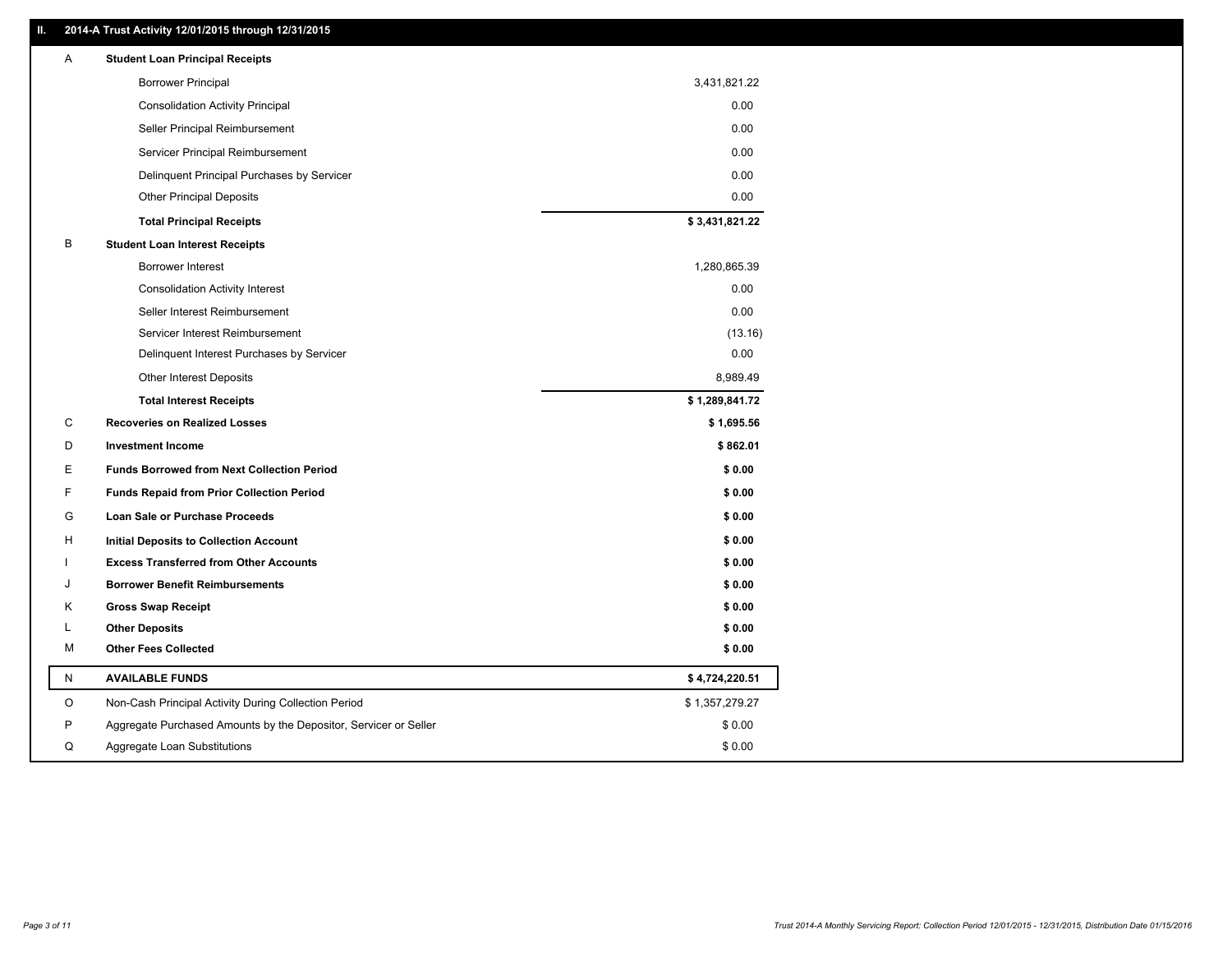|                   |                         | 12/31/2015               |         | 11/30/2015       |                |                          |         |                  |                |
|-------------------|-------------------------|--------------------------|---------|------------------|----------------|--------------------------|---------|------------------|----------------|
|                   |                         | <b>Wtd Avg</b><br>Coupon | # Loans | Principal        | % of Principal | <b>Wtd Avg</b><br>Coupon | # Loans | Principal        | % of Principal |
| INTERIM:          | IN SCHOOL               | 8.71%                    | 3,810   | \$37,666,040.85  | 11.212%        | 8.51%                    | 4,046   | \$39,943,826.05  | 11.817%        |
|                   | GRACE                   | 8.79%                    | 886     | \$9,019,938.56   | 2.685%         | 8.39%                    | 1,048   | \$10,761,689.60  | 3.184%         |
|                   | <b>DEFERMENT</b>        | 8.68%                    | 922     | \$9,230,459.60   | 2.747%         | 8.49%                    | 962     | \$9,447,273.46   | 2.795%         |
| <b>REPAYMENT:</b> | <b>CURRENT</b>          | 7.62%                    | 23,067  | \$258,158,841.24 | 76.842%        | 7.45%                    | 23,027  | \$258,990,640.98 | 76.617%        |
|                   | 31-60 DAYS DELINQUENT   | 8.80%                    | 274     | \$3,387,280.25   | 1.008%         | 8.52%                    | 303     | \$3,630,462.10   | 1.074%         |
|                   | 61-90 DAYS DELINQUENT   | 8.58%                    | 140     | \$1,664,673.88   | 0.495%         | 8.55%                    | 147     | \$1,780,138.81   | 0.527%         |
|                   | 91-120 DAYS DELINQUENT  | 8.61%                    | 99      | \$1,244,683.89   | 0.370%         | 8.71%                    | 120     | \$1,287,631.83   | 0.381%         |
|                   | 121-150 DAYS DELINQUENT | 9.09%                    | 78      | \$839,704.24     | 0.250%         | 9.00%                    | 54      | \$687,482.35     | 0.203%         |
|                   | 151-180 DAYS DELINQUENT | 9.16%                    | 63      | \$687,310.01     | 0.205%         | 8.71%                    | 56      | \$565,829.08     | 0.167%         |
|                   | > 180 DAYS DELINQUENT   | 8.21%                    | 36      | \$376,033.06     | 0.112%         | 8.43%                    | 34      | \$338,033.52     | 0.100%         |
|                   | FORBEARANCE             | 8.41%                    | 1,014   | \$13,683,877.54  | 4.073%         | 8.22%                    | 810     | \$10,600,377.29  | 3.136%         |
| <b>TOTAL</b>      |                         |                          | 30,389  | \$335,958,843.12 | 100.00%        |                          | 30,607  | \$338,033,385.07 | 100.00%        |

Percentages may not total 100% due to rounding \*

\*\* Smart Option Interest Only loans and \$25 Fixed Payment loans classified as in repayment whether student borrowers are in school, in grace, in deferment or required to make full principal and interest payments on their l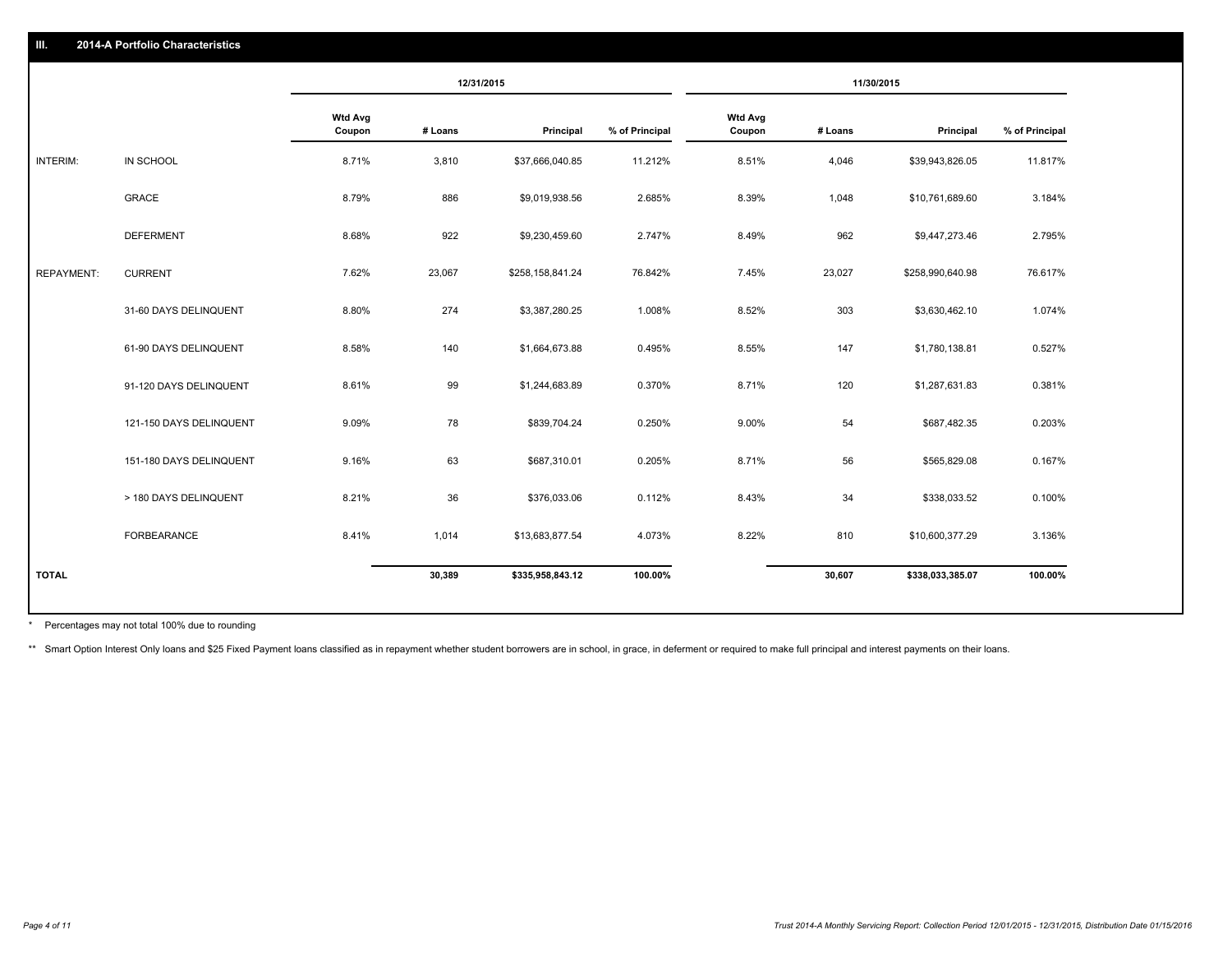|                                                         | 12/31/2015       | 11/30/2015       |
|---------------------------------------------------------|------------------|------------------|
| Pool Balance                                            | \$350,986,365.81 | \$353,775,580.80 |
| Total # Loans                                           | 30,389           | 30,607           |
| Total # Borrowers                                       | 23,773           | 23,926           |
| Weighted Average Coupon                                 | 7.88%            | 7.71%            |
| Weighted Average Remaining Term                         | 137.62           | 137.39           |
| Percent of Pool - Cosigned                              | 93.7%            | 93.7%            |
| Percent of Pool - Non Cosigned                          | 6.3%             | 6.3%             |
| Borrower Interest Accrued for Period                    | \$2,179,803.39   | \$2,101,888.19   |
| Outstanding Borrower Interest Accrued                   | \$16,510,082.27  | \$17,114,957.43  |
| Gross Principal Realized Loss - Periodic                | \$121,251.64     | \$142,386.73     |
| Gross Principal Realized Loss - Cumulative              | \$1,825,808.03   | \$1,704,556.39   |
| Delinquent Principal Purchased by Servicer - Periodic   | \$0.00           | \$0.00           |
| Delinguent Principal Purchased by Servicer - Cumulative | \$0.00           | \$0.00           |
| Recoveries on Realized Losses - Periodic                | \$1,695.56       | \$6,476.21       |
| Recoveries on Realized Losses - Cumulative              | \$63,538.93      | \$61,843.37      |
| Net Losses - Periodic                                   | \$119,556.08     | \$135,910.52     |
| Net Losses - Cumulative                                 | \$1,762,269.10   | \$1,642,713.02   |
| <b>Cumulative Gross Defaults</b>                        | \$1,825,808.03   | \$1,704,556.39   |
| Change in Gross Defaults                                | \$121,251.64     | \$142,386.73     |
| Non-Cash Principal Activity - Capitalized Interest      | \$1,479,854.76   | \$4,559,402.63   |
| Since Issued Total Constant Prepayment Rate (CPR) (1)   | 5.79%            | 5.66%            |
| <b>Loan Substitutions</b>                               | \$0.00           | \$0.00           |
| <b>Cumulative Loan Substitutions</b>                    | \$0.00           | \$0.00           |
| <b>Unpaid Master Servicing Fees</b>                     | \$0.00           | \$0.00           |
| <b>Unpaid Sub-Servicing Fees</b>                        | \$0.00           | \$0.00           |
| <b>Unpaid Administration Fees</b>                       | \$0.00           | \$0.00           |
| Unpaid Carryover Master Servicing Fees                  | \$0.00           | \$0.00           |
| <b>Unpaid Carryover Sub-Servicing Fees</b>              | \$0.00           | \$0.00           |
| Note Interest Shortfall                                 | \$0.00           | \$0.00           |

(1) Since Issued Total CPR calculations found in monthly servicing reports issued on or prior to September 15, 2015 originally included loans that were removed from the pool by the sponsor because they became ineligible for the pool between the cut-off date and settlement date. On October 5, 2015, Since Issued Total CPR calculations were revised to exclude these loans and all prior monthly servicing reports were restated. For additional information, see 'Since Issued CPR Methodology' found on page 11 of this report.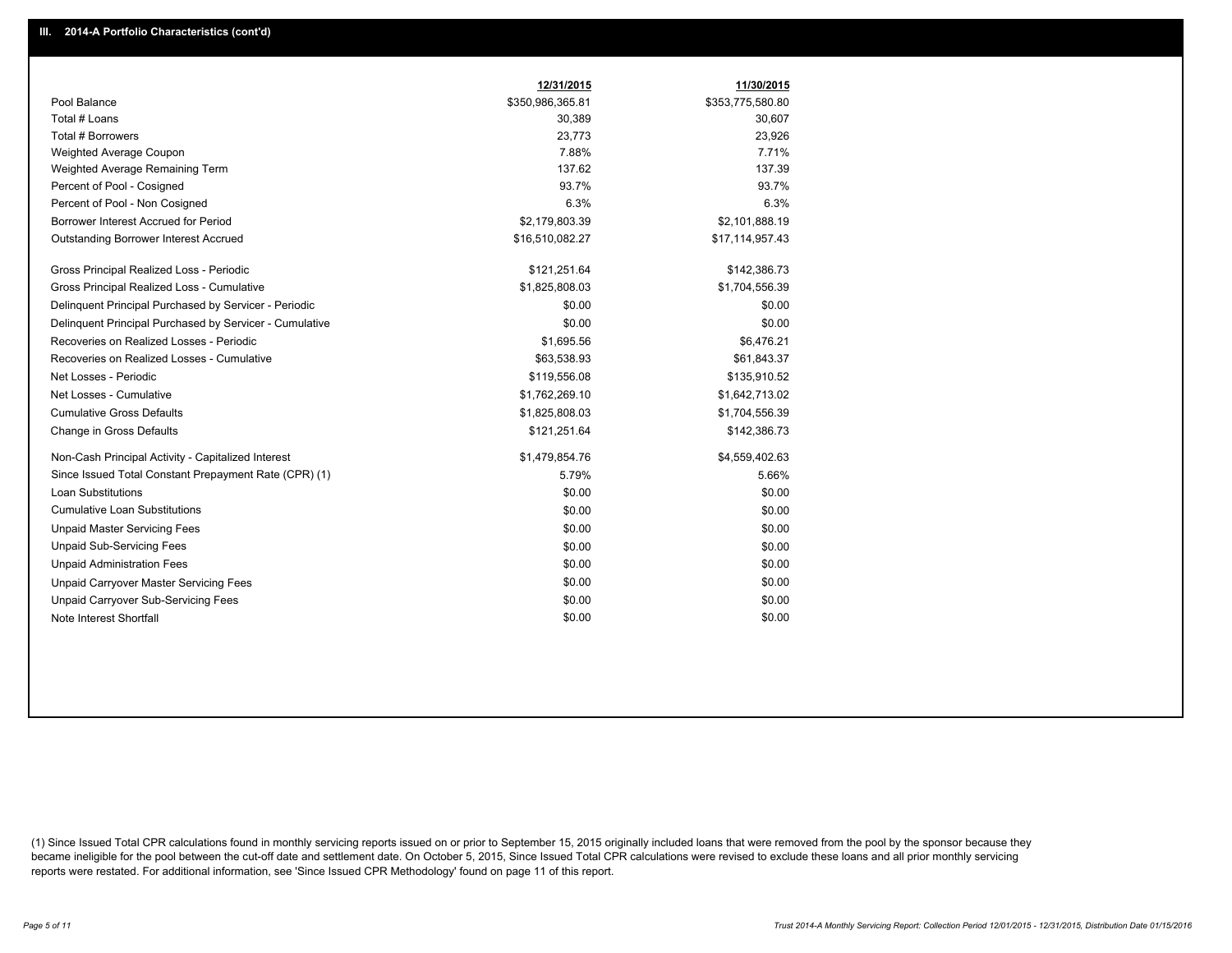## **IV. 2014-A Portfolio Statistics by Loan Program**

|                                                       | Weighted<br><b>Average Coupon</b> | # LOANS | \$ AMOUNT        | $%$ *    |
|-------------------------------------------------------|-----------------------------------|---------|------------------|----------|
| - Smart Option Deferred Loans                         | 8.36%                             | 14,091  | \$145,739,415.31 | 43.380%  |
| - Smart Option Fixed Pay Loans                        | 7.91%                             | 8,991   | \$117,795,816.03 | 35.063%  |
| - Smart Option Interest-Only Loans                    | 6.79%                             | 7,307   | \$72,423,611.78  | 21.557%  |
| - Other Loan Programs                                 | 0.00%                             | 0.00    | \$0.00           | 0.000%   |
| <b>Total</b>                                          | 7.88%                             | 30,389  | \$335,958,843.12 | 100.000% |
| Prime Indexed Loans -- Monthly Reset Adjustable       |                                   |         | \$0.00           |          |
| Prime Indexed Loans -- Monthly Reset Non-Adjustable   |                                   |         | \$0.00           |          |
| Prime Indexed Loans -- Quarterly Reset Adjustable     |                                   |         | \$0.00           |          |
| Prime Indexed Loans -- Quarterly Reset Non-Adjustable |                                   |         | \$0.00           |          |
| Prime Indexed Loans -- Annual Reset                   |                                   |         | \$0.00           |          |
| T-Bill Indexed Loans                                  |                                   |         | \$0.00           |          |
| Fixed Rate Loans                                      |                                   |         | \$49,902,470.16  |          |
| <b>LIBOR Indexed Loans</b>                            |                                   |         | \$301,083,895.65 |          |
|                                                       |                                   |         |                  |          |

\* Note: Percentages may not total 100% due to rounding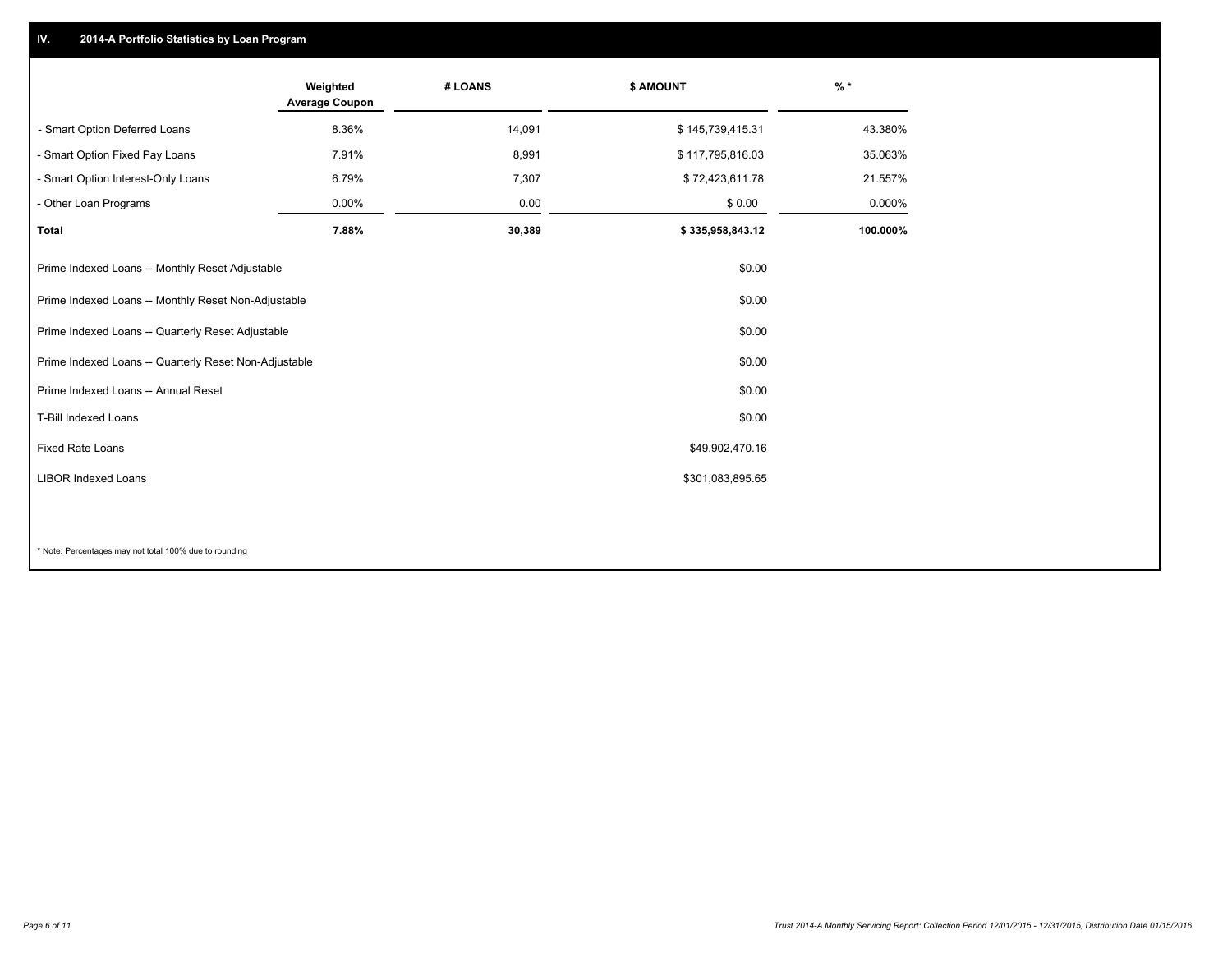| V. |       | 2014-A Reserve Account and Principal Distribution Calculations                                                                                                                                                        |                  |  |
|----|-------|-----------------------------------------------------------------------------------------------------------------------------------------------------------------------------------------------------------------------|------------------|--|
| А. |       | <b>Reserve Account</b>                                                                                                                                                                                                |                  |  |
|    |       | Specified Reserve Account Balance                                                                                                                                                                                     | \$958,735.00     |  |
|    |       | Actual Reserve Account Balance                                                                                                                                                                                        | \$958,735.00     |  |
| В. |       | <b>Principal Distribution Amount</b>                                                                                                                                                                                  |                  |  |
|    | j.    | Class A Notes Outstanding                                                                                                                                                                                             | \$255,734,548.66 |  |
|    | ii.   | Pool Balance                                                                                                                                                                                                          | \$350,986,365.81 |  |
|    | iii.  | <b>First Priority Principal Distribution Amount</b>                                                                                                                                                                   | \$0.00           |  |
|    |       |                                                                                                                                                                                                                       |                  |  |
|    | iv.   | Class A and B Notes Outstanding                                                                                                                                                                                       | \$291,734,548.66 |  |
|    | v.    | First Priority Principal Distribution Amount                                                                                                                                                                          | \$0.00           |  |
|    | vi.   | Pool Balance                                                                                                                                                                                                          | \$350,986,365.81 |  |
|    | vii.  | Specified Overcollateralization Amount                                                                                                                                                                                | \$105,295,909.74 |  |
|    |       | viii. Regular Principal Distribution Amount                                                                                                                                                                           | \$46,044,092.59  |  |
|    |       |                                                                                                                                                                                                                       |                  |  |
|    | ix.   | Notes Outstanding                                                                                                                                                                                                     | \$333,734,548.66 |  |
|    | х.    | First Priority Principal Distribution Amount                                                                                                                                                                          | \$0.00           |  |
|    | xi.   | Regular Principal Distribution Amount                                                                                                                                                                                 | \$46,044,092.59  |  |
|    | xii.  | Available Funds (after payment of waterfall items A through J) *                                                                                                                                                      | \$0.00           |  |
|    | xiii. | Additional Principal Distribution Amount (min(ix - x - xi, xiii))                                                                                                                                                     | \$0.00           |  |
|    |       | * Represents 50% of value if the principal balance of the notes is greater than 10% of initial principal balance of the notes or the Class A and Class B note are reduced to 0, otherwise the full<br>value is shown. |                  |  |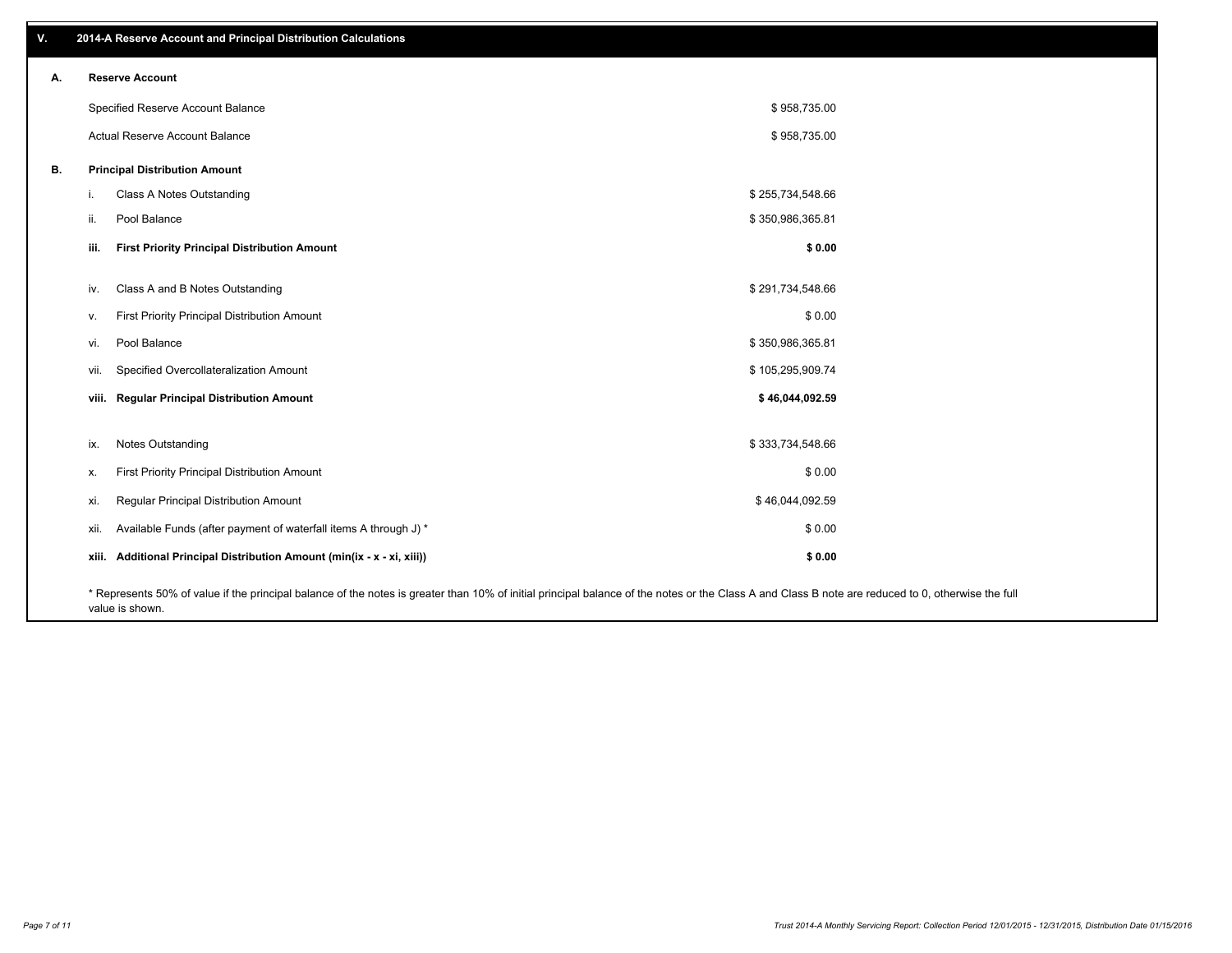| VI. | 2014-A Waterfall for Distributions |  |
|-----|------------------------------------|--|
|-----|------------------------------------|--|

|                                                                                        | Paid             | <b>Funds Balance</b> |
|----------------------------------------------------------------------------------------|------------------|----------------------|
| <b>Total Available Funds</b>                                                           |                  | \$4,724,220.51       |
| <b>Trustee Fees</b><br>Α                                                               | \$0.00           | \$4,724,220.51       |
| B<br>i. Master Servicing Fees                                                          | \$14,149.21      | \$4,710,071.30       |
| ii. Sub-Servicing Fees                                                                 | \$212,238.14     | \$4,497,833.16       |
| $\mathsf C$<br>i. Administration Fees                                                  | \$6,667.00       | \$4,491,166.16       |
| ii. Unreimbursed Administrator Advances plus any Unpaid                                | \$0.00           | \$4,491,166.16       |
| Class A Noteholders Interest Distribution Amount                                       | \$388,208.88     | \$4,102,957.28       |
| <b>First Priority Principal Payment</b>                                                | \$0.00           | \$4,102,957.28       |
| F.<br>Class B Noteholders Interest Distribution Amount                                 | \$120,000.00     | \$3,982,957.28       |
| G<br>Class C Noteholders Interest Distribution Amount                                  | \$157,500.00     | \$3,825,457.28       |
| H<br>Reinstatement Reserve Account                                                     | \$0.00           | \$3,825,457.28       |
| Regular Principal Distribution                                                         | \$3,825,457.28   | \$0.00               |
| i. Carryover Master Servicing Fees                                                     | \$0.00           | \$0.00               |
| ii. Carryover Sub-servicing Fees                                                       | \$0.00           | \$0.00               |
| Κ<br>Additional Principal Distribution Amount                                          | \$0.00           | \$0.00               |
| L<br>Unpaid Expenses of Trustee                                                        | \$0.00           | \$0.00               |
|                                                                                        |                  |                      |
| M<br>Unpaid Expenses of Administrator                                                  | \$0.00           | \$0.00               |
| N<br>Remaining Funds to the Excess Distribution Certificateholder                      | \$0.00           | \$0.00               |
| <b>Waterfall Conditions</b>                                                            |                  |                      |
| <b>Class C Noteholders' Interest Distribution Condition</b>                            |                  |                      |
| Pool Balance<br>i.                                                                     | \$350,986,365.81 |                      |
| ii.<br>Class A and B Notes Outstanding                                                 | \$291,734,548.66 |                      |
| Class C Noteholders' Interest Distribution Ratio (i / ii)<br>iii.                      | 120.31%          |                      |
| Minimum Ratio<br>iv.                                                                   | 110.00%          |                      |
| Is the Class C Noteholders' Interest Distribution Condition Satisfied (iii > iv)<br>۷. | Y                |                      |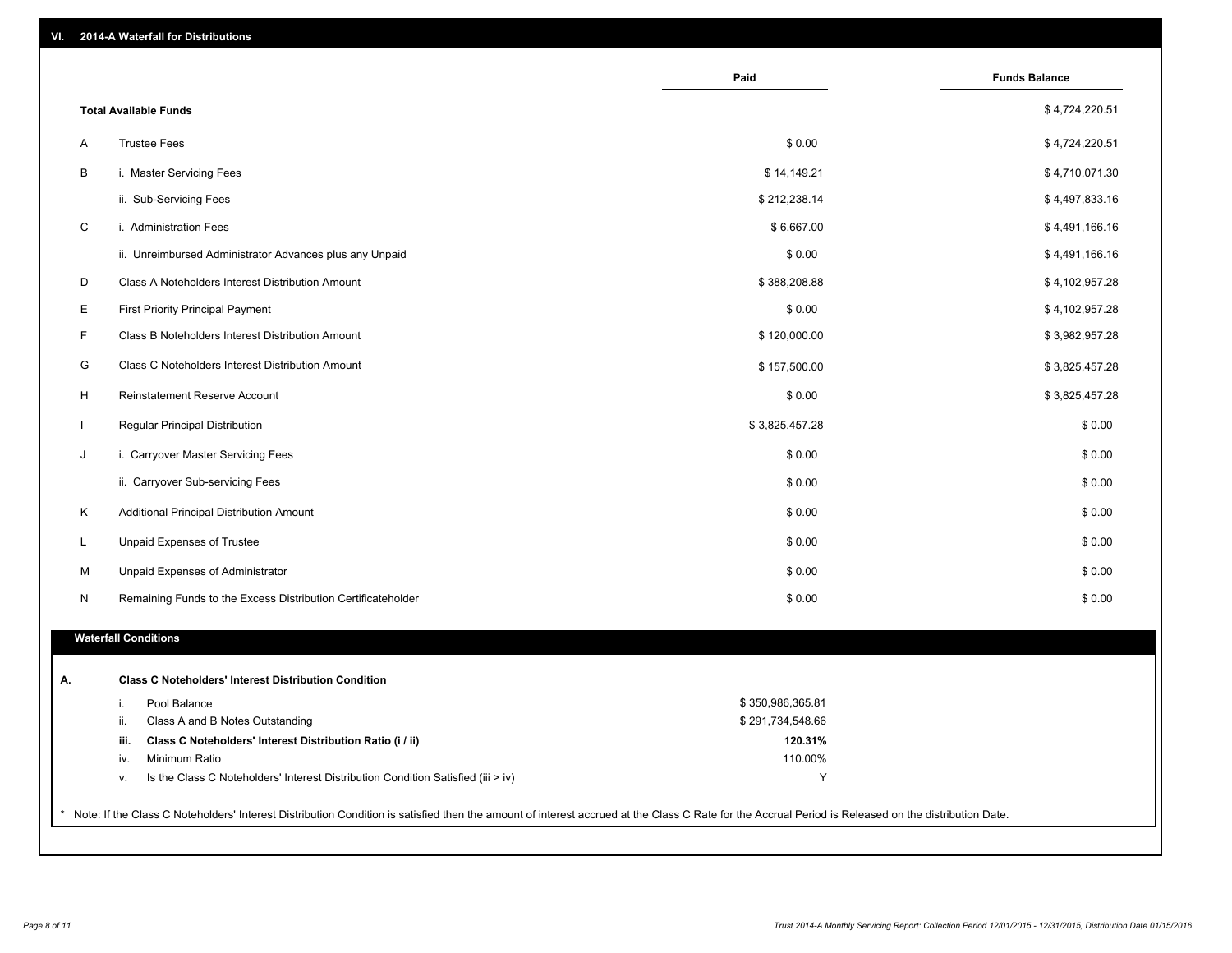| <b>Distribution Amounts</b>                                |                         |                         |                         |
|------------------------------------------------------------|-------------------------|-------------------------|-------------------------|
|                                                            | A <sub>1</sub>          | A <sub>2</sub> A        | A <sub>2</sub> B        |
| Cusip/Isin                                                 | 784456AA3               | 784456AB1               | 784456AC9               |
| <b>Beginning Balance</b>                                   | \$69,734,548.66         | \$68,000,000.00         | \$68,000,000.00         |
| Index                                                      | <b>LIBOR</b>            | <b>FIXED</b>            | <b>LIBOR</b>            |
| Spread/Fixed Rate                                          | 0.50%                   | 3.05%                   | 1.15%                   |
| Record Date (Days Prior to Distribution)                   | 1 NEW YORK BUSINESS DAY | 1 NEW YORK BUSINESS DAY | 1 NEW YORK BUSINESS DAY |
| <b>Accrual Period Begin</b>                                | 12/15/2015              | 12/15/2015              | 12/15/2015              |
| <b>Accrual Period End</b>                                  | 1/15/2016               | 1/15/2016               | 1/15/2016               |
| Daycount Fraction                                          | 0.08611111              | 0.08333333              | 0.08611111              |
| Interest Rate*                                             | 0.83050%                | 3.05000%                | 1.48050%                |
| <b>Accrued Interest Factor</b>                             | 0.000715153             | 0.002541667             | 0.001274875             |
| <b>Current Interest Due</b>                                | \$49,870.86             | \$172,833.33            | \$86,691.50             |
| Interest Shortfall from Prior Period Plus Accrued Interest | $\frac{2}{3}$ -         | $\mathsf{\$}$ -         | $\mathcal{S}$ -         |
| <b>Total Interest Due</b>                                  | \$49,870.86             | \$172,833.33            | \$86,691.50             |
| <b>Interest Paid</b>                                       | \$49,870.86             | \$172,833.33            | \$86,691.50             |
| <b>Interest Shortfall</b>                                  | $\mathsf{\$}$ -         | $\mathsf{\$}$ -         | $\mathsf{\$}$ -         |
| <b>Principal Paid</b>                                      | \$3,825,457.28          | $\mathsf{\$}$ -         | $\mathsf{\$}$ -         |
| <b>Ending Principal Balance</b>                            | \$65,909,091.38         | \$68,000,000.00         | \$68,000,000.00         |
| Paydown Factor                                             | 0.032419129             | 0.000000000             | 0.000000000             |
| <b>Ending Balance Factor</b>                               | 0.558551622             | 1.000000000             | 1.000000000             |

\* Pay rates for Current Distribution. For the interest rates applicable to the next distribution date, please see https://www.salliemae.com/about/investors/data/SMBabrate.txt.

**VII. 2014-A Distributions**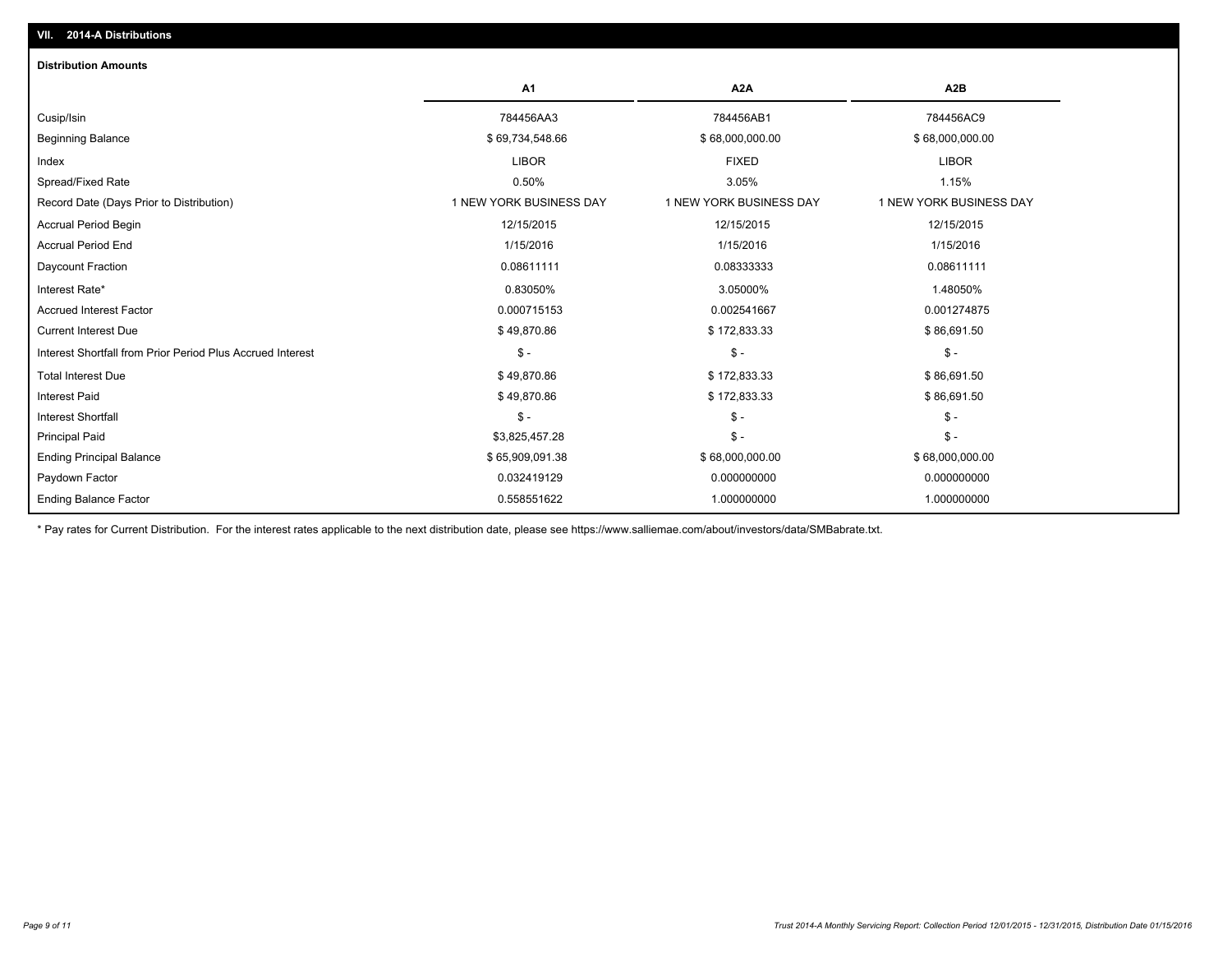| C<br>A3<br>в<br>784456AD7<br>784456AE5<br>784456AF2<br>\$50,000,000.00<br>\$36,000,000.00<br>\$42,000,000.00<br><b>LIBOR</b><br><b>FIXED</b><br><b>FIXED</b><br>1.50%<br>4.00%<br>4.50%<br>1 NEW YORK BUSINESS DAY<br>1 NEW YORK BUSINESS DAY<br>1 NEW YORK BUSINESS DAY<br>12/15/2015<br>12/15/2015<br>12/15/2015<br>1/15/2016<br>1/15/2016<br>1/15/2016<br>0.08611111<br>0.08333333<br>0.08333333<br>1.83050%<br>4.00000%<br>4.50000%<br>0.001576264<br>0.003750000<br>0.003333333<br>\$78,813.19<br>\$120,000.00<br>\$157,500.00<br>$\mathbb{S}$ -<br>$\mathcal{S}$ -<br>$\mathsf{\$}$ -<br>\$78,813.19<br>\$120,000.00<br>\$157,500.00<br>\$120,000.00<br>\$78,813.19<br>\$157,500.00<br>$\mathbb{S}$ -<br>$\mathsf{\$}$ -<br>$\mathsf{\$}$ -<br>$\mathsf{\$}$ -<br>$\mathsf{\$}$ -<br>$\mathsf{\$}$ -<br>\$50,000,000.00<br>\$36,000,000.00<br>\$42,000,000.00<br>0.000000000<br>0.000000000<br>0.000000000 | <b>Distribution Amounts</b>                                |  |  |
|------------------------------------------------------------------------------------------------------------------------------------------------------------------------------------------------------------------------------------------------------------------------------------------------------------------------------------------------------------------------------------------------------------------------------------------------------------------------------------------------------------------------------------------------------------------------------------------------------------------------------------------------------------------------------------------------------------------------------------------------------------------------------------------------------------------------------------------------------------------------------------------------------------------|------------------------------------------------------------|--|--|
|                                                                                                                                                                                                                                                                                                                                                                                                                                                                                                                                                                                                                                                                                                                                                                                                                                                                                                                  |                                                            |  |  |
|                                                                                                                                                                                                                                                                                                                                                                                                                                                                                                                                                                                                                                                                                                                                                                                                                                                                                                                  | Cusip/Isin                                                 |  |  |
|                                                                                                                                                                                                                                                                                                                                                                                                                                                                                                                                                                                                                                                                                                                                                                                                                                                                                                                  | <b>Beginning Balance</b>                                   |  |  |
|                                                                                                                                                                                                                                                                                                                                                                                                                                                                                                                                                                                                                                                                                                                                                                                                                                                                                                                  | Index                                                      |  |  |
|                                                                                                                                                                                                                                                                                                                                                                                                                                                                                                                                                                                                                                                                                                                                                                                                                                                                                                                  | Spread/Fixed Rate                                          |  |  |
|                                                                                                                                                                                                                                                                                                                                                                                                                                                                                                                                                                                                                                                                                                                                                                                                                                                                                                                  | Record Date (Days Prior to Distribution)                   |  |  |
|                                                                                                                                                                                                                                                                                                                                                                                                                                                                                                                                                                                                                                                                                                                                                                                                                                                                                                                  | <b>Accrual Period Begin</b>                                |  |  |
|                                                                                                                                                                                                                                                                                                                                                                                                                                                                                                                                                                                                                                                                                                                                                                                                                                                                                                                  | <b>Accrual Period End</b>                                  |  |  |
|                                                                                                                                                                                                                                                                                                                                                                                                                                                                                                                                                                                                                                                                                                                                                                                                                                                                                                                  | Daycount Fraction                                          |  |  |
|                                                                                                                                                                                                                                                                                                                                                                                                                                                                                                                                                                                                                                                                                                                                                                                                                                                                                                                  | Interest Rate*                                             |  |  |
|                                                                                                                                                                                                                                                                                                                                                                                                                                                                                                                                                                                                                                                                                                                                                                                                                                                                                                                  | <b>Accrued Interest Factor</b>                             |  |  |
|                                                                                                                                                                                                                                                                                                                                                                                                                                                                                                                                                                                                                                                                                                                                                                                                                                                                                                                  | <b>Current Interest Due</b>                                |  |  |
|                                                                                                                                                                                                                                                                                                                                                                                                                                                                                                                                                                                                                                                                                                                                                                                                                                                                                                                  | Interest Shortfall from Prior Period Plus Accrued Interest |  |  |
|                                                                                                                                                                                                                                                                                                                                                                                                                                                                                                                                                                                                                                                                                                                                                                                                                                                                                                                  | <b>Total Interest Due</b>                                  |  |  |
|                                                                                                                                                                                                                                                                                                                                                                                                                                                                                                                                                                                                                                                                                                                                                                                                                                                                                                                  | <b>Interest Paid</b>                                       |  |  |
|                                                                                                                                                                                                                                                                                                                                                                                                                                                                                                                                                                                                                                                                                                                                                                                                                                                                                                                  | <b>Interest Shortfall</b>                                  |  |  |
|                                                                                                                                                                                                                                                                                                                                                                                                                                                                                                                                                                                                                                                                                                                                                                                                                                                                                                                  | <b>Principal Paid</b>                                      |  |  |
|                                                                                                                                                                                                                                                                                                                                                                                                                                                                                                                                                                                                                                                                                                                                                                                                                                                                                                                  | <b>Ending Principal Balance</b>                            |  |  |
|                                                                                                                                                                                                                                                                                                                                                                                                                                                                                                                                                                                                                                                                                                                                                                                                                                                                                                                  | Paydown Factor                                             |  |  |
| 1.000000000<br>1.000000000<br>1.000000000                                                                                                                                                                                                                                                                                                                                                                                                                                                                                                                                                                                                                                                                                                                                                                                                                                                                        | <b>Ending Balance Factor</b>                               |  |  |

\* Pay rates for Current Distribution. For the interest rates applicable to the next distribution date, please see https://www.salliemae.com/about/investors/data/SMBabrate.txt.

**VII. 2014-A Distributions**